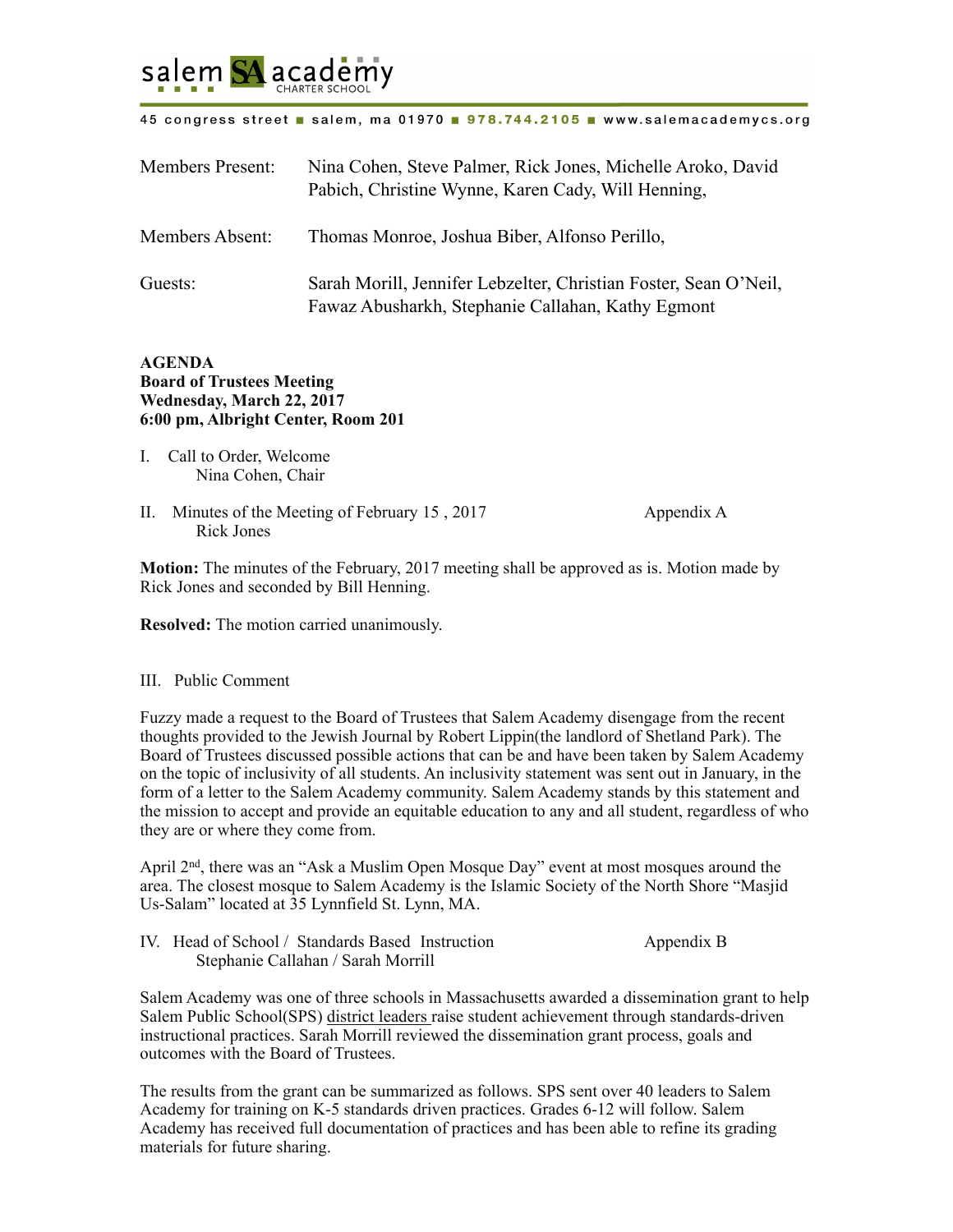

## 45 congress street a salem, ma 01970 a 978.744.2105 a www.salemacademycs.org

The Salem Academy Standards Based Grading guidebook and the results of this grant can be accessed here:

[www.salemacademycs.org/wp-content/uploads/SDIP-Guidebook.pdf](http://www.salemacademycs.org/wp-content/uploads/SDIP-Guidebook.pdf)

V. Executive Director Report Appendix C A. Admissions

The Lottery for 6<sup>th</sup> and 9<sup>th</sup> grade students occurred on March 8<sup>th</sup>, 2017. This year 45% of 5<sup>th</sup> graders in Salem, MA applied to Salem Academy. By law, preference is given as follows: Siblings of Salem residents, siblings of non-Salem residents, Salem residents, non-Salem residents.

47 of a possible 72 6th graders have enrolled so far (deadline is April 2nd). Shadow days and visits to the school have, and are continuing to be scheduled. In the 9<sup>th</sup> grade, 13 of a possible 37 have accepted. Zero students have officially declined their offer to admission.

 B. FY'18 Salary Guidelines / Budget Framework Sean O'Neil

Sean O'Neil gave a preliminary budget proposal to the Board of Trustees. The major goal of this presentation was to convince the Board of Trustees to vote to allow Sean O'Neil and Salem Academy to award contracts to staff in the next few weeks.

**Motion:** The Board authorizes the Executive Director to proceed with awarding staff contracts for the 2017-2018 school year. Motion made by Steve Palmer, seconded by David Pablich.

**Resolved:** The motion carried unanimously.

VI. Finance Committee Appendix D Thomas Monroe / Bill Henning

Bill Henning summarized the budget report in his briefing. Salem Academy's budget continues to trend in a healthy trajectory.

VII Short Reports

| $A_{-}$ | <b>SFC</b> Report     | Pam Rochna   |
|---------|-----------------------|--------------|
|         | Search Committee      | Steve Palmer |
|         | Development Committee | Nina Cohen   |

Christine Wynne will take over the Development Committee. Most of the efforts of this group have been put towards the Arts Center opening.

|  | HR Committee | Karen Cady |
|--|--------------|------------|
|--|--------------|------------|

The HR committee has put their efforts toward refining the Employee Handbook.

|  | <b>Facilities Committee</b> | David Pabich |
|--|-----------------------------|--------------|
|  | <b>Education Committee</b>  | Nina Cohen   |

The education committee met to discuss various topics. There were no major action items from this meeting.